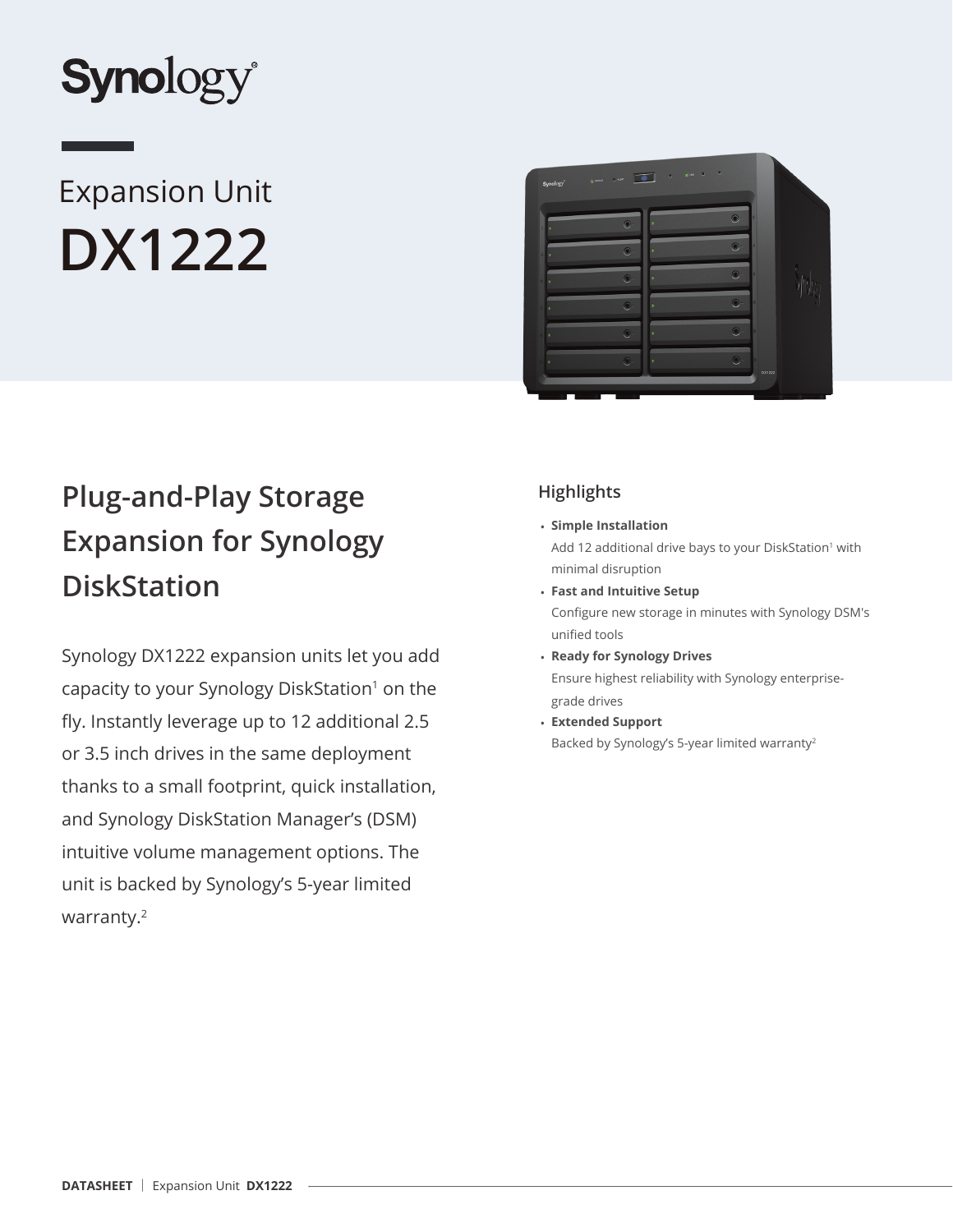

#### Minimal Disruption

*Seamlessly expand RAID volumes without reformatting drives with online volume expansion in DSM to minimize service disruptions.*



#### Synology Has You Covered

*Keep your business running with the technical support services included in Synology's 5-year limited warranty.2*

## **As Easy As Connecting the Cable**

DX1222's **plug-and-play design** and **simple volume management** in DSM make it easy to accommodate surging storage demands in time. A **modest desktop form factor** means you need not sacrifice precious office space.

### **Achieve More With Synology Drives**

**Synology enterprise-grade drives**, developed in tandem with Synology storage systems, provide proven interoperability and high reliability through rigorous validation. Combine them with Synology DiskStation and DX1222 for a highly reliable and integrated storage setup, and receive long-term Synology updates and support.

## **Backed by Synology's 5-Year Limited Warranty**

Get the most out of your DX1222 with **comprehensive hardware replacement** and **premium technical support**, both included in Synology's 5-year limited warranty.<sup>2</sup>